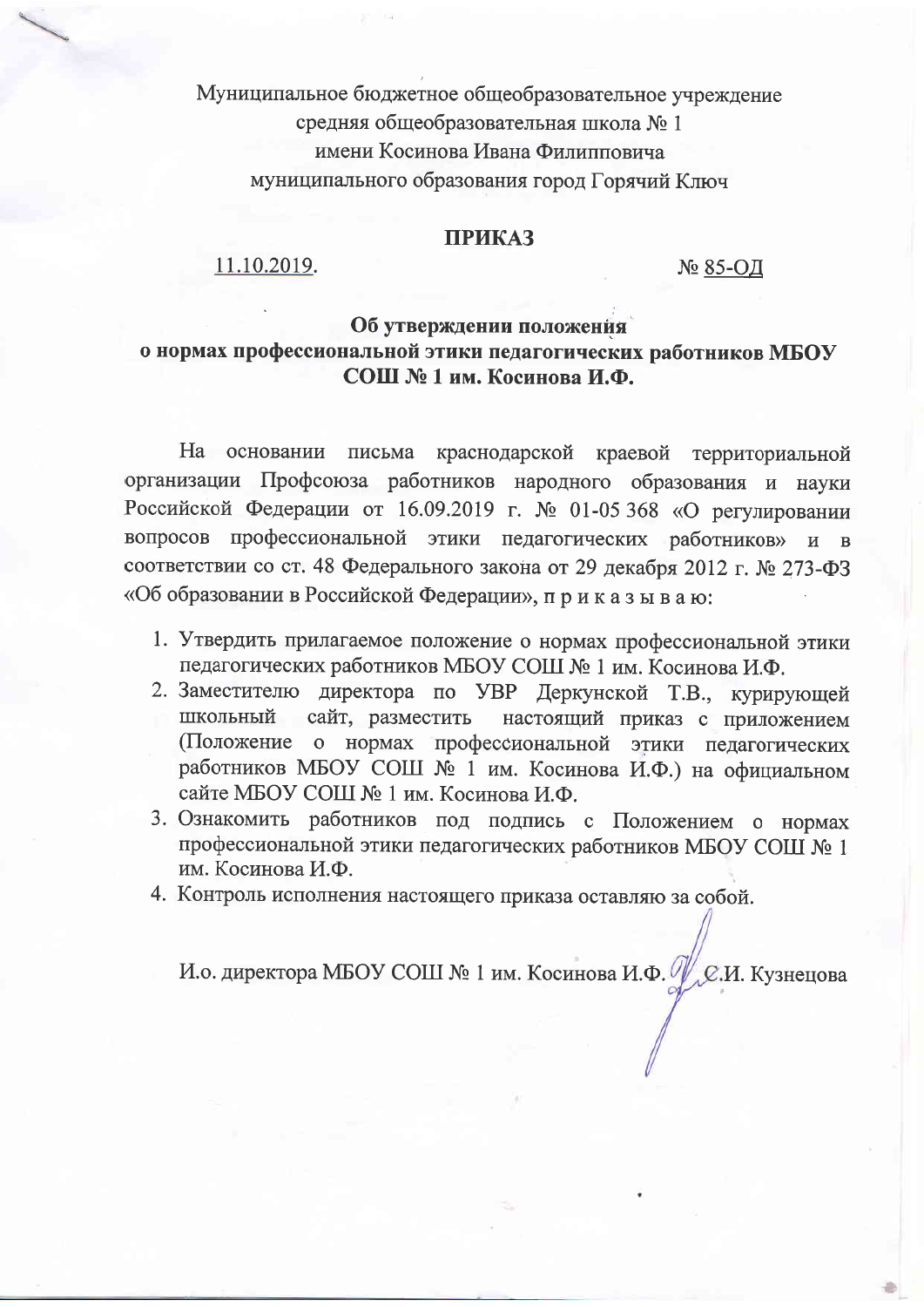ПРИЛОЖЕНИЕ 1 к приказу МБОУ СОШ № 1 им. Косинова И.Ф. № 85 - ОД от 11.10.2019 г.

### ПОЛОЖЕНИЕ

## О НОРМАХ ПРОФЕССИОНАЛЬНОЙ ЭТИКИ ПЕДАГОГИЧЕСКИХ РАБОТНИКОВ МБОУ СОШ № 1 им. Косинова И.Ф.

### I. Общие положения

 $1.1.$ Примерное положение о нормах профессиональной ЭТИКИ педагогических работников (далее - Положение) разработано на основании положений Конституции Российской Федерации. Трудового кодекса Российской Федерации, Федерального закона от 29 декабря 2012 г. N 273-ФЗ "Об образовании в Российской Федерации" и Федерального закона от 29 декабря 2010 г. N 436-ФЗ "О защите детей от информации, причиняющей вред их здоровью и развитию".

1.2. Настоящее Положение содержит нормы профессиональной этики педагогических работников, которыми рекомендуется руководствоваться при осуществлении профессиональной деятельности педагогическим работникам, независимо от занимаемой ими должности, и механизмы реализации права педагогических работников на справедливое и объективное расследование нарушения норм профессиональной этики педагогических работников.

# П. Нормы профессиональной этики педагогических работников

2. Педагогические работники, сознавая ответственность перед государством, обществом и гражданами, призваны:

2.1. Уважать честь и достоинство обучающихся и других участников образовательных отношений.

2.2. Исключать действия, связанные с влиянием каких-либо личных, имущественных (финансовых) и иных интересов. препятствующих добросовестному исполнению должностных обязанностей.

Проявлять  $2.3.$ доброжелательность, вежливость, тактичность  $\boldsymbol{M}$ внимательность к обучающимся, их родителям (законным представителям) и коллегам.

2.4. Проявлять терпимость и уважение к обычаям и традициям народов Российской Федерации и других государств, учитывать культурные и иные особенности различных социальных групп, способствовать межнациональному межрелигиозному взаимодействию  $\mathbf{H}$ между обучающимися.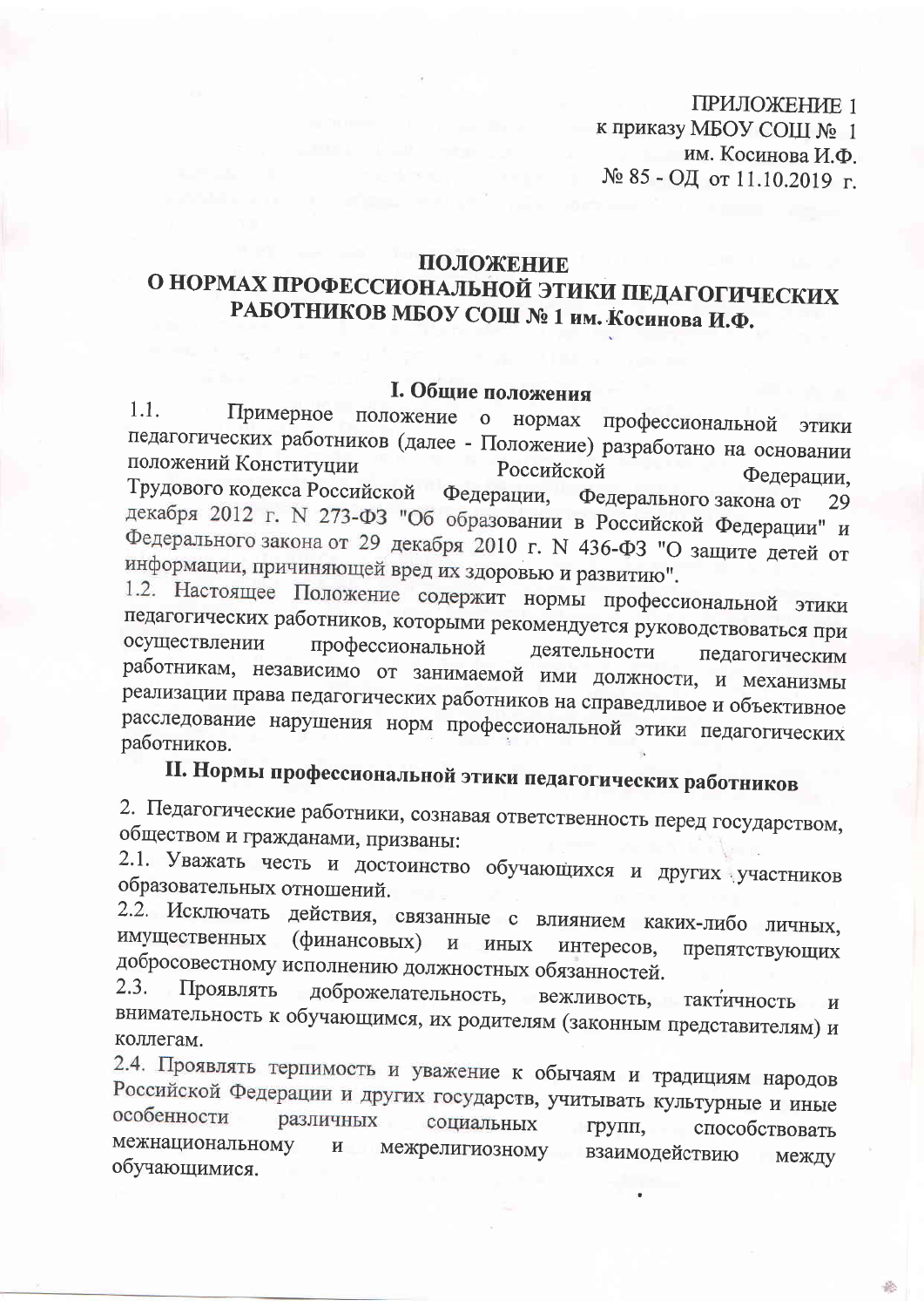2.5. Соблюдать при выполнении профессиональных обязанностей равенство прав и свобод человека и гражданина, независимо от пола, расы, национальности, языка, происхождения, имущественного и должностного положения. места жительства, отношения религии,  $\mathbf{K}$ убеждений. принадлежности общественным  $\mathbf{K}$ объединениям. a. также ДРУГИХ обстоятельств.

2.6. Придерживаться внешнего вида. соответствующего задачам реализуемой образовательной программы.

 $2.7.$ Воздерживаться **OT** размещения в информационнотелекоммуникационной сети "Интернет", в местах, доступных для детей, информации, причиняющий вред здоровью и (или) развитию детей;

Избегать ситуаций, способных нанести вред чести, достоинству и  $2.8.$ деловой репутации педагогического работника и (или) МБОУ СОШ № 1 им. Косинова И.Ф. далее (Школа).

### III. Реализация права педагогических работников на справедливое и объективное расследование нарушения норм профессиональной этики педагогических работников

3.1. Школа стремится обеспечить защиту чести, достоинства и деловой репутации педагогических работников, а также справедливое и объективное расследование нарушения норм профессиональной этики педагогических работников

3.2. Случаи нарушения норм профессиональной этики педагогических установленных разделом работников,  $\mathbf{I}$ настоящего Положения. рассматриваются комиссией по урегулированию споров между участниками образовательных отношений, создаваемой в Школе, осуществляющей образовательную деятельность, в соответствии с частью 2 статьи 45 Федерального закона от 29 декабря 2012 г. N 273-ФЗ "Об образовании в Российской Федерации".

Порядок рассмотрения индивидуальных трудовых споров в комиссиях по трудовым спорам регулируется  $\, {\bf B} \,$ порядке, установленном главой 60 Трудового кодекса Российской Федерации, порядок рассмотрения индивидуальных трудовых споров в судах - гражданским процессуальным законодательством Российской Федерации.

 $3.3.$ Педагогический работник, претендующий на справедливое  $\overline{\mathbf{M}}$ объективное расследование нарушения норм профессиональной этики, обратиться в комиссию по урегулированию споров вправе между участниками образовательных отношений.

3.4. В целях реализации права педагогических работников на справедливое и объективное расследование нарушения норм профессиональной этики педагогических работников в состав комиссии по урегулированию споров между участниками образовательных отношений в обязательном порядке включается представитель выборного органа соответствующей первичной профсоюзной организации.